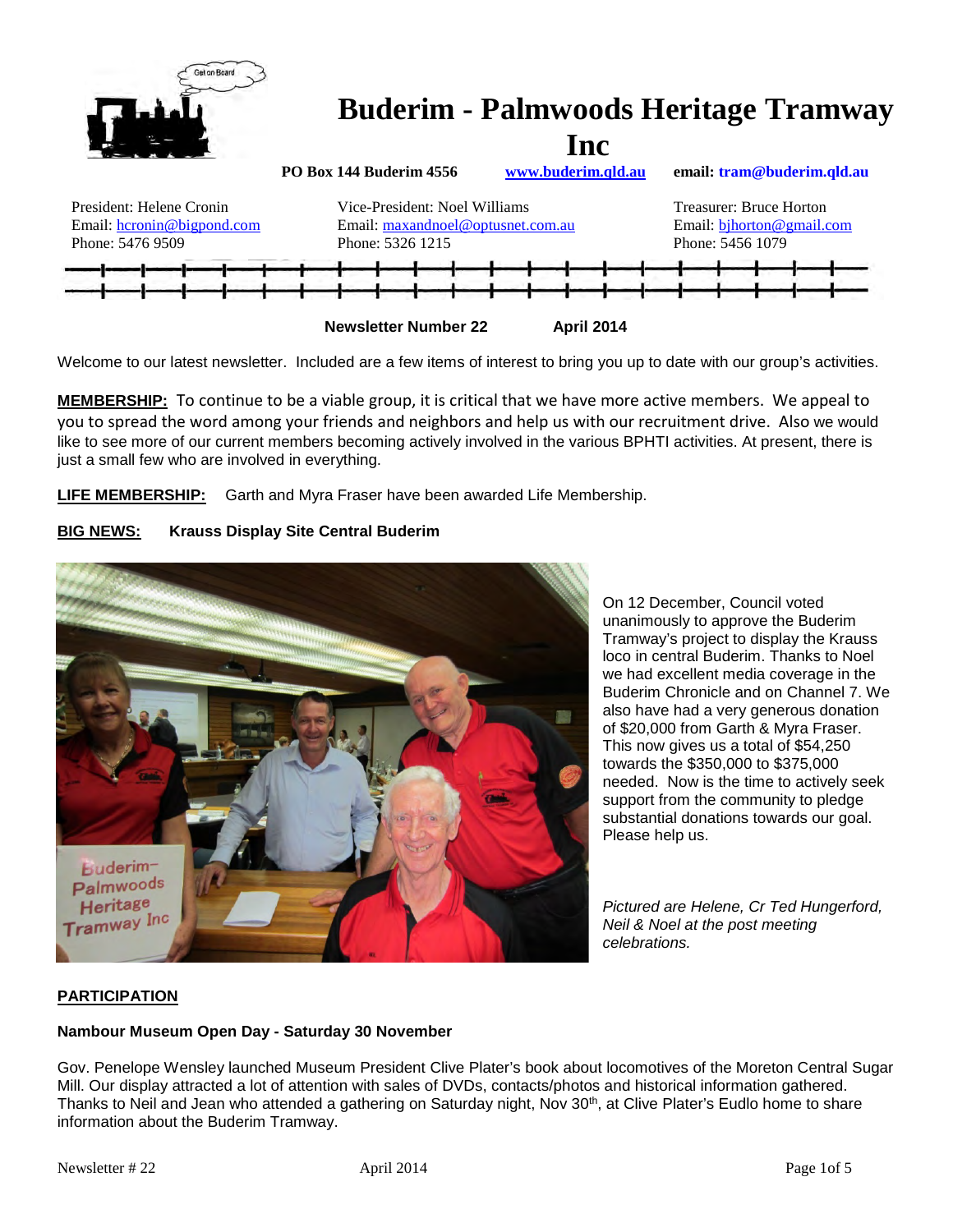## **LocoShed Tramway Walk - Sunday 1 December 2013**

Neil, Bruce, Trevor and Garry took a group from the Sydney based LocoShed for a walk along the Telco Rd walking track on Sunday Dec 1<sup>st</sup>. The group had come up for the Nambour Museum Open Day. They were more than impressed with the track and President Brad Peadon sent the following email to Neil McGarvie::

*The day was simply perfect for the walk. Having seen what you guys have done, I really cannot come up with words that I feel suitable enough to express my amazement.*

*Your group has made a 'beyond belief' effort to not only make one of the most beautiful walking tracks I have ever seen, but to return a bit of important local history to us. I knew little of the Buderim Tramway, certainly nothing of how it would feel to ride it, until that walk. Your work is, quite simply, inspiring. On top of this, all the people I met from your group were just wonderful and kind.*



*.* 

*Pictured: Neil, Trevor, and Gary with LocoShed members.*

**Buderim Historical Society -Treasure & Trash Sale 8 February 2014**



The event was to raise money for the restoration of the WW1 Red Ensign flag at the cottage. BPHTI were invited to hold a sausage sizzle, which was well patronized. We also took the opportunity to sell some tramway souvenirs and to give away lots of our tramway stickers. The marquee was lent from Steve Dickson's MP office.

*Pictured: Charlie, Bruce, Noel, Gary, Neil and Jean*

## **Buderim View Club Track Walk**

16 ladies took part on Wednesday 19 March. Thanks to the organiser Janette Horton, and our guides Bruce and Neil. The walk resulted in a \$33 donation.

As a result of the publicity the walk generated, we will be also be guiding the ladies from the Twin Waters View Club on the walk in the near future.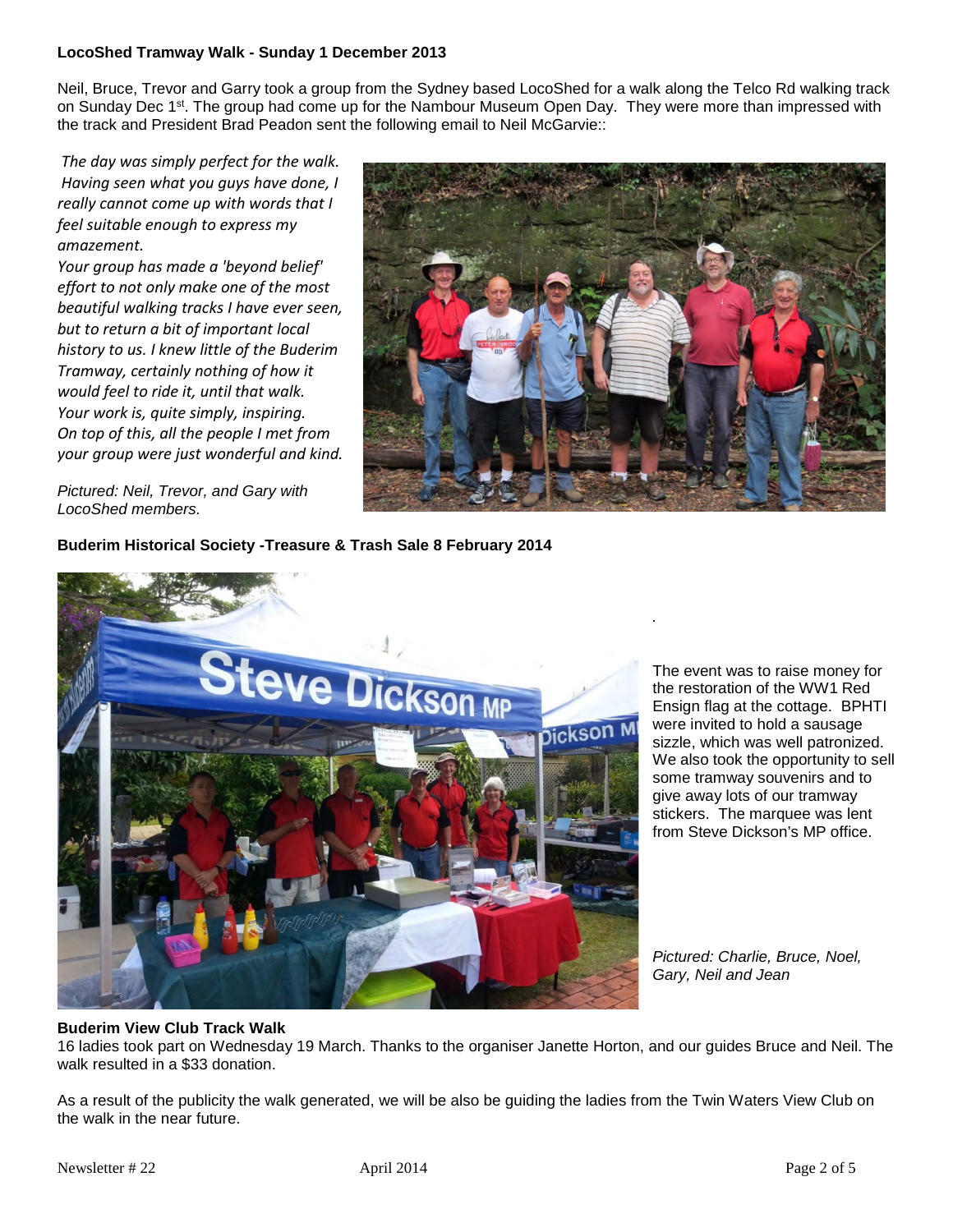#### **CHRISTMAS PARTY**



Steve Dickson MP, Mayor Mark Jamieson and his wife Lorrell and Councillors Ted Hungerford and Christian Dickson joined with our members to celebrate a successful year. A highlight was the premiere performance of "Buderim Mountain Choo Choo" written by Vice-President Noel Williams and sung by Noel accompanied by Alan Winter. It tells the story of a trip up to Buderim on the tramway. Thanks to Noel who submitted an article/photo to the Chronicle.

*Pictured: Bill, Helene, Lois & Mayor Mark Jamieson*

#### **SUPPORT OUR UPCOMING EVENTS**

#### **Nambour Museum Open Day - Saturday - 12 April - 10am – 4pm**

BPHTI will provide information/display at the "Special Open Day".

#### **Lions Fair –Easter Saturday – 19 April – 8am to 3pm at Buderim Village Hall**

BPHTI will have a stall selling second-hand books as well as our expanded stock of train memorabilia such as DVDs of the Tramway Book, postcards, pens, wooden and plastic train whistles, wind-up toy train & maps. Please make a point of visiting the stall.

#### **Corporate Function Wises Farm – 2nd May**

The operators of businesses in the 4556 postcode, as well as all members and other Buderim notables have been invited to a cocktail type function to get up close and personal with the loco at Wises farm on Friday 2<sup>nd</sup> May. After guests have oohed and aahed over the loco we will move up to the old restaurant area for more drinks and eats and the formalities of the evening. Entertainment will be provided by Ken O'Flaherty and it will include our theme song "Buderim Mountain Choo Choo" and the Buderim premiere of the new Tramway song that Noel Williams has written called "Buderim's The Place". This is going to be a great evening, so don't miss it. If you haven't received an invitation, either by email or post, please contact Helene.

We have several sponsorship/donation levels for this fundraiser event.

| <b>General Managers</b> | \$25,000 and above. |
|-------------------------|---------------------|
| <b>Station Master</b>   | \$15,000            |
| <b>Engine Driver</b>    | \$10,000            |
| <b>Fireman</b>          | \$7,000             |
| <b>Conductor</b>        | \$5,000             |
| Guard                   | \$2,500             |
| <b>Porter</b>           | \$1,000             |
| <b>Passenger</b>        | \$500               |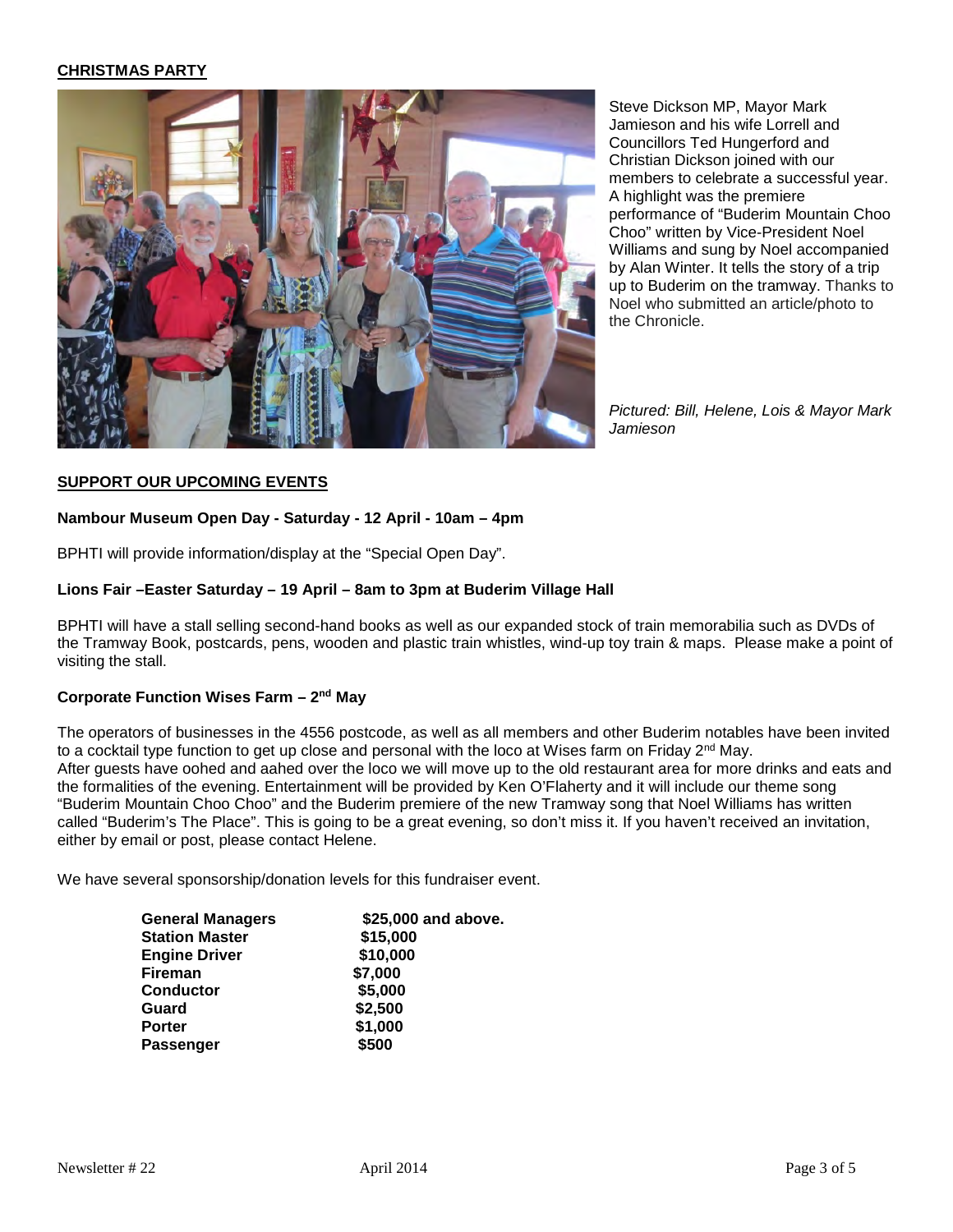#### **FUNDRAISING**



#### **Fundraising Thermometer**

The Council has provided (out of the funds allocated by Cr. Christian Dickson) a Fundraising Thermometer to show the progress of our fundraising.

• BWMCA have given approval for us to place the thermometer near the O.P.O.so that it can be clearly seen by everyone coming down the street.

\$54,250 will appear on thermometer as current fundraising balance.

*Picture: A diagram of the proposed thermometer display taken from the Council's information.* 

**Grants: -** The following grants have been applied for:

- Jupiter's Casino Community Benefit Fund \$75,000.
- Thanks to our referees Prue Cawley, Simon Whittle and Ted Hungerford.
- Community Heritage Grant to cover our "Significance Assessment" of the Krauss. (see below).

Thanks to our local Councillors Christian Dickson and Ted Hungerford who have supported the project and donated funds towards the display site.

**Heritage Register:** We were extremely disappointed to have only recently discovered that our project does not qualify for State Government or Council heritage grants because current legislation and by-laws do not provide for grants for "objects" such as the Krauss. The Dept. of Environment & Heritage advised that provisions for listing objects are not included in the *QLD Heritage Act* because there are more appropriate ways to conserve significant objects. The Qld Museum takes the lead role in conserving items in Queensland and we have been in contact with Josh Tarrant, Museum Development Officer. We are in the process of working with Josh in preparing a "Statement of Significance" for the Krauss. Once this is received we will be able to apply for Heritage Funding but the delay in finding out about it has cost us valuable time.

## **PUBLICATIONS**

- We are in the process of creating a 36 page booklet based Neil & Garth's Buderim Tramway Book.
- We are also in the process of creating a Walking Track Brochure that will combine the current Walking Track brochure and the Village Walking Trail brochure.
- Post cards 5 historic photos in Black & White plus 2 recent photos in colour.
- Neil & Garth's Tramway Book is out of print, but is now available on DVD